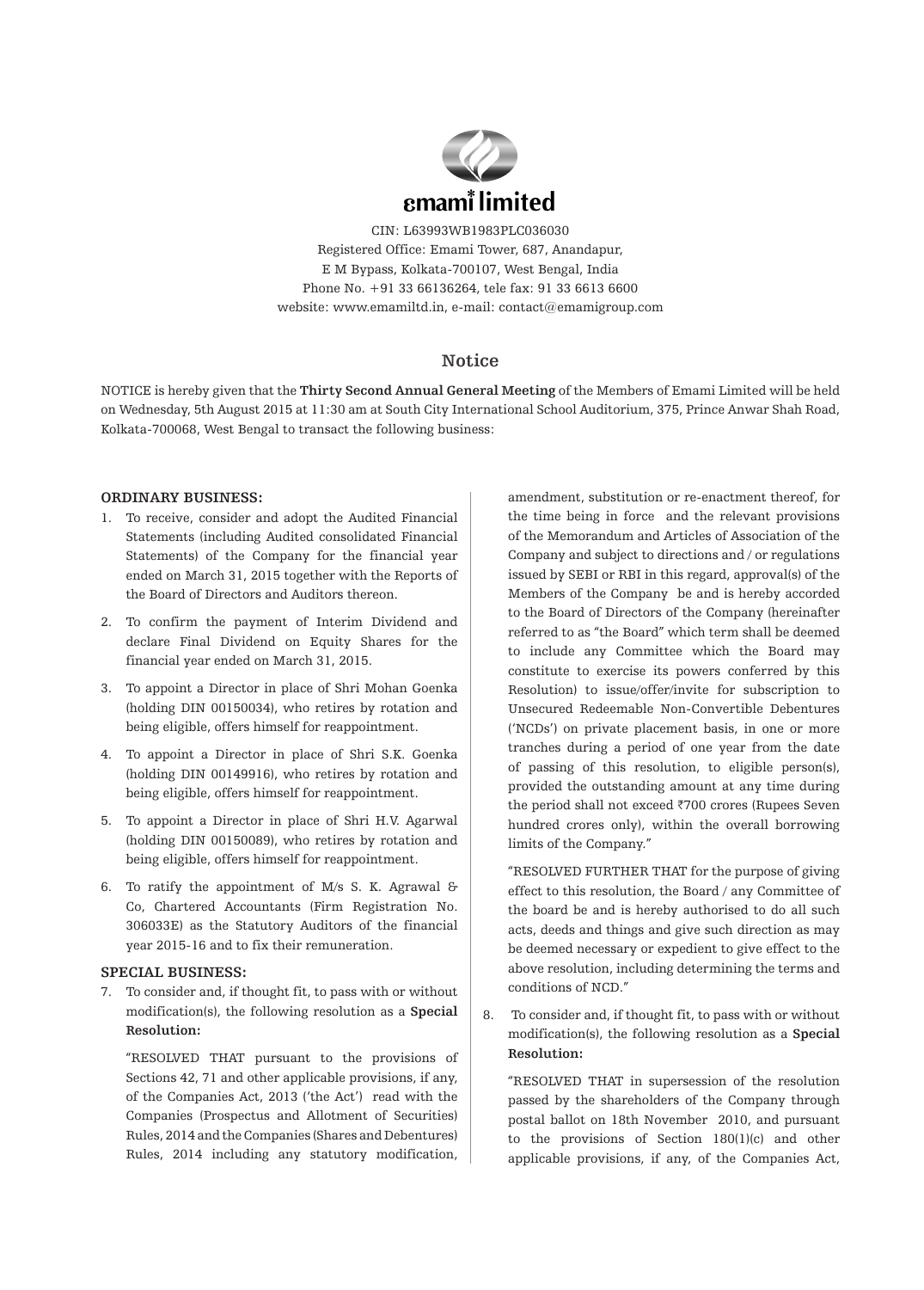2013, as amended from time to time, and the Articles of Association of the Company, the consent of the Company be and is hereby accorded to the Board of Directors of the Company (hereinafter referred to as the "Board" which term shall be deemed to include any committee thereof) for borrowing, from time to time, any sum or sums of monies which together with the monies already borrowed by the Company (apart from temporary loans obtained or to be obtained from the Company's bankers in the ordinary course of business) may exceed the aggregate of the paid up capital of the Company and its free reserves provided that the total amount so borrowed by the Board shall not at any time exceed  $\bar{\tau}$ 1,500 crores (Rupees fifteen hundred crores over and above the aggregate of Paid-up Share Capital and Free Reserves.

"RESOLVED FURTHER THAT the Board be and is hereby authorized to do all such acts, deeds and things, to execute all such documents, instruments and writings as may be required to give effect to this Resolution."

9. To consider and, if thought fit, to pass with or without modification(s), the following resolution as an **Ordinary Resolution:**

"RESOLVED THAT pursuant to provisions of Section 196, 197, 203 and other applicable provisions of the Companies Act, 2013 read with Schedule V thereof, the consent of Shareholders of the Company be and is hereby accorded to the re-appointment of Smt. Priti A Sureka (holding DIN 00319256 ) as a Whole-time Director of the Company for the period of five years with effect from 30th January, 2015 on the term and conditions as enumerated in the Explanatory Statement to this Notice and the Agreement dated February 16, 2015 as placed before the meeting which agreement is hereby specifically approved."

"RESOLVED FURTHER THAT for the purpose of giving effect to the aforesaid resolution, the Board of Directors of the Company be and is hereby authorized to do all such acts, deeds and things, as it may in its absolute discretion deem necessary, proper or desirable and to settle any question, difficulty or doubt that may arise in the said regard."

10. To consider and if thought fit, to pass with or without modification(s), the following resolution as an **Ordinary Resolution:**

"RESOLVED THAT pursuant to the provisions of Section 148(3) and other applicable provisions, if any, of the Companies Act, 2013, read with the Companies (Audit and Auditors) Rules, 2014, the consent of the Company be and is hereby given for payment of remuneration of  $\bar{\tau}$ 1,35,000/- (Rupees One lakh thirty five thousand only) plus applicable taxes and out of pocket expenses for conducting audit of the cost records of the Company for the year 2015-16 as may be applicable to the Company under Section 148 of the Companies Act, 2013 and rules made there under, to M/s. V. K. Jain & Co., Cost Accountants who were re-appointed as Cost Auditors of the Company by the Board of Directors at its meeting held on 13th May, 2015"

**Registered Office: By Order of the Board** Emami Tower, 687, Anandapur E.M. Bypass **A.K. Joshi** Date: 13th May 2015

Kolkata - 700107 Company Secretary & AVP-Legal

#### **Notes:**

- **1. A MEMBER ENTITLED TO ATTEND AND VOTE AT THE ANNUAL GENERAL MEETING IS ENTITLED TO APPOINT A PROXY TO ATTEND AND VOTE INSTEAD OF HIMSELF/HERSELF AND THE PROXY NEED NOT BE A MEMBER OF THE COMPANY.**
- 2. As per section 105 of the Companies Act, 2013 and Rules thereunder, a person can act as proxy on behalf of members not exceeding fifty and holding in the aggregate not more than ten percent of total share capital of the Company carrying voting rights. A member holding more than ten percent of total share capital of the company carrying voting right may

appoint a single person as proxy and such proxy shall not act as a proxy for any other person or shareholder.

3. The instrument appointing a proxy shall be deposited at the Registered Office of the Company not less than 48 hours before the commencement of the meeting.

Corporate members intending to send their authorised representatives to attend the Meeting are requested to send to the Company a certified true copy of the board resolution authorising their representative to attend and vote on their behalf at the Meeting.

4. Pursuant to the provisions of Section 91 of the Companies Act, 2013 the Register of Members and Share Transfer Book of the Company shall remain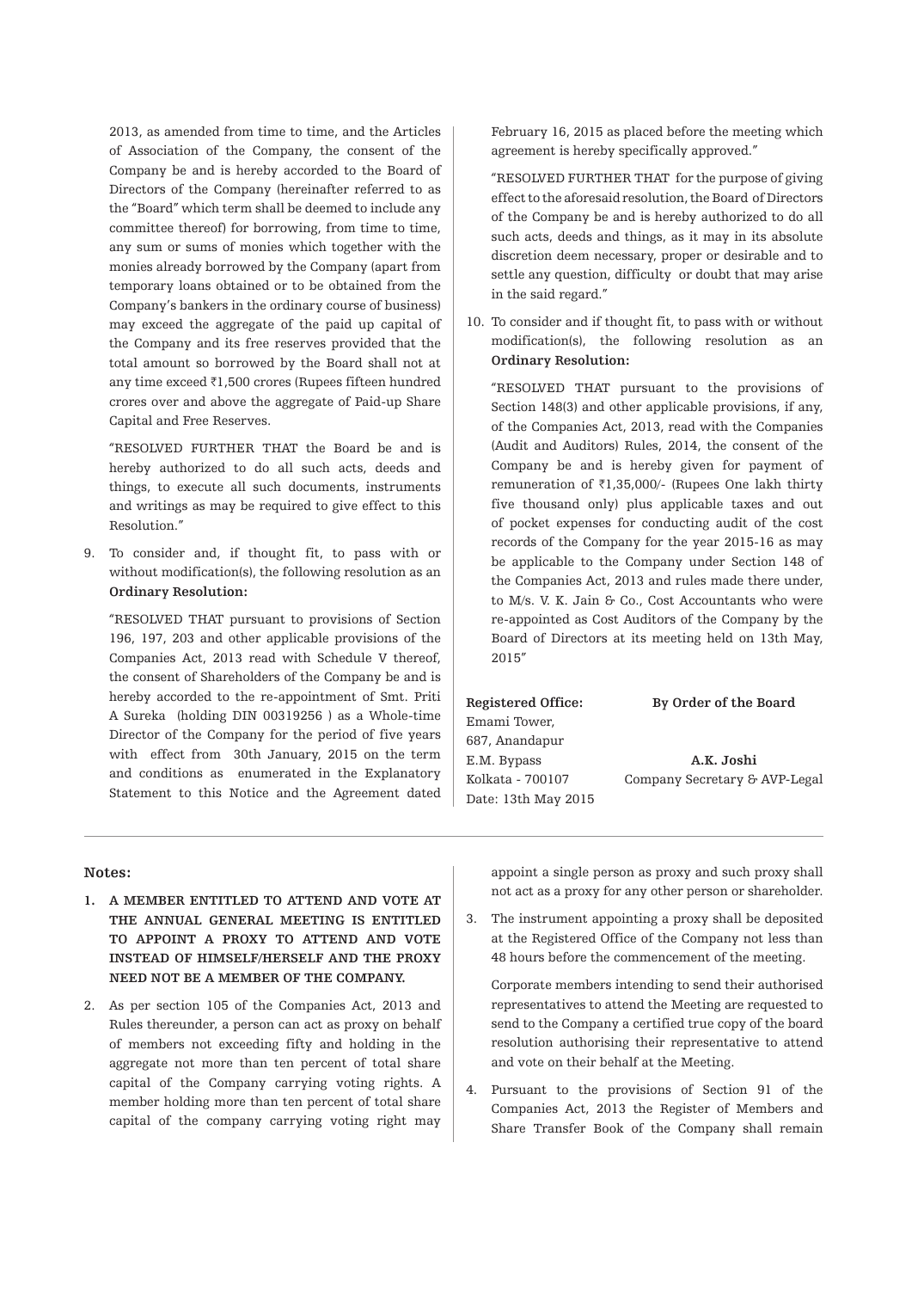closed from Thursday, 30th July 2015 to Wednesday, 5th August 2015 (both days inclusive); and that final dividend, if approved by the members at the ensuing Annual General Meeting, will be paid to those shareholders whose names stand registered:

- a. As beneficial owners as at the end of business on Wednesday, 29th July, 2015 as per list to be furnished by National Securities Depository Limited (NSDL) and Central Depository Services (India) Limited (CDSL) in respect of shares held in electronic form, and
- b. As members in the Register of Members of the Company after giving effect to valid share transfers in physical form lodged with the Company's Registrar and Transfer Agents (RTA) M/s. Maheswari Datamatics Pvt. Ltd., 6, Mangoe Lane, Kolkata 700 001 on or before Wednesday, 29th July 2015. The instruments of share transfers complete in all respects should reach the said Registrar and Share Transfer Agents well before the above date.
- 5. Members holding shares in electronic form may note that bank particulars registered against their respective depository accounts will be used by the Company for payment of dividend. The Company or its Registrars and Transfer Agents, M/s. Maheswari Datamatics Pvt. Ltd cannot act on any request received directly from the members holding shares in electronic form for any change of bank particulars or bank mandates. Such changes are to be advised only to the Depository Participants of the members. Further, in case the shares are held in physical mode, members are requested to furnish Bank account particulars (viz. Account No., Name and Branch of the Bank and MICR Code) to the RTA to ensure that there is no fraudulent encashment of the warrants.
- 6. Members holding shares in electronic form are requested to intimate immediately any change in their address or bank mandates to their Depository Participants with whom they are maintaining their demat accounts. Members holding shares in physical form are requested to advise any change in their address or bank mandates immediately to the Company/Registrar and Transfer Agent.
- 7. Electronic copies of the Annual Report are being sent to all the members whose e-mail IDs are registered with the Company/Depository Participants(s) for communication purposes unless any member has requested for a hard copy of the same. For members

who have not registered their email address, physical copies of the Annual Report is being sent in the permitted mode.

- 8. Electronic copy of the Notice of this Meeting of the Company inter alia indicating the process and manner of e-voting along with attendance slip and proxy form is being sent to all the members whose e-mail IDs are registered with the Company/Depository Participants(s) for communication purposes unless any member has requested for a hard copy of the same. For members who have not registered their e-mail address, physical copies of the Notice of the 32nd Annual General Meeting of the Company inter alia indicating the process and manner of e-voting along with Attendance Slip and Proxy Form is being sent in the permitted mode. Members may also note that Notice of this Meeting and the Annual Report will also be available on the Company's website www. emamiltd.in for their download.
- 9. Pursuant to Section 125 of the Companies Act, 2013 the amount of dividend remaining unclaimed/unpaid for seven years shall be transferred to the Investors' Education and Protection Fund when the same becomes due. Members who have not yet encashed dividend warrants are requested to claim the same from the Company.
- 10. The related Explanatory Statement pursuant to Section 102(1) of the Companies Act, 2013, in respect of the business under item no. 7 to 10 as set out above is annexed hereto.
- 11. As an austerity measure, copies of the Annual Report will not be distributed at the Annual General Meeting; members are requested to bring their copies at the meeting.
- 12. Members/proxies should bring their attendance slips sent herewith, duly filled in, for attending the Meeting.
- 13. A statement containing details of the Directors seeking appointment/reappointment at the forthcoming Annual General Meeting as required under Clause 49 of the Listing Agreement is annexed.
- 14. All documents referred to in the accompanying Notice and the Explanatory Statement shall be open for inspection at the Registered Office of the Company between 11.00 am and 1.00 pm on all working days except Saturdays, till the date of meeting.
- 15. Pursuant to section 72 of the Companies Act, 2013, members holding shares in physical form are advised to file nomination in prescribed form SH-13 with the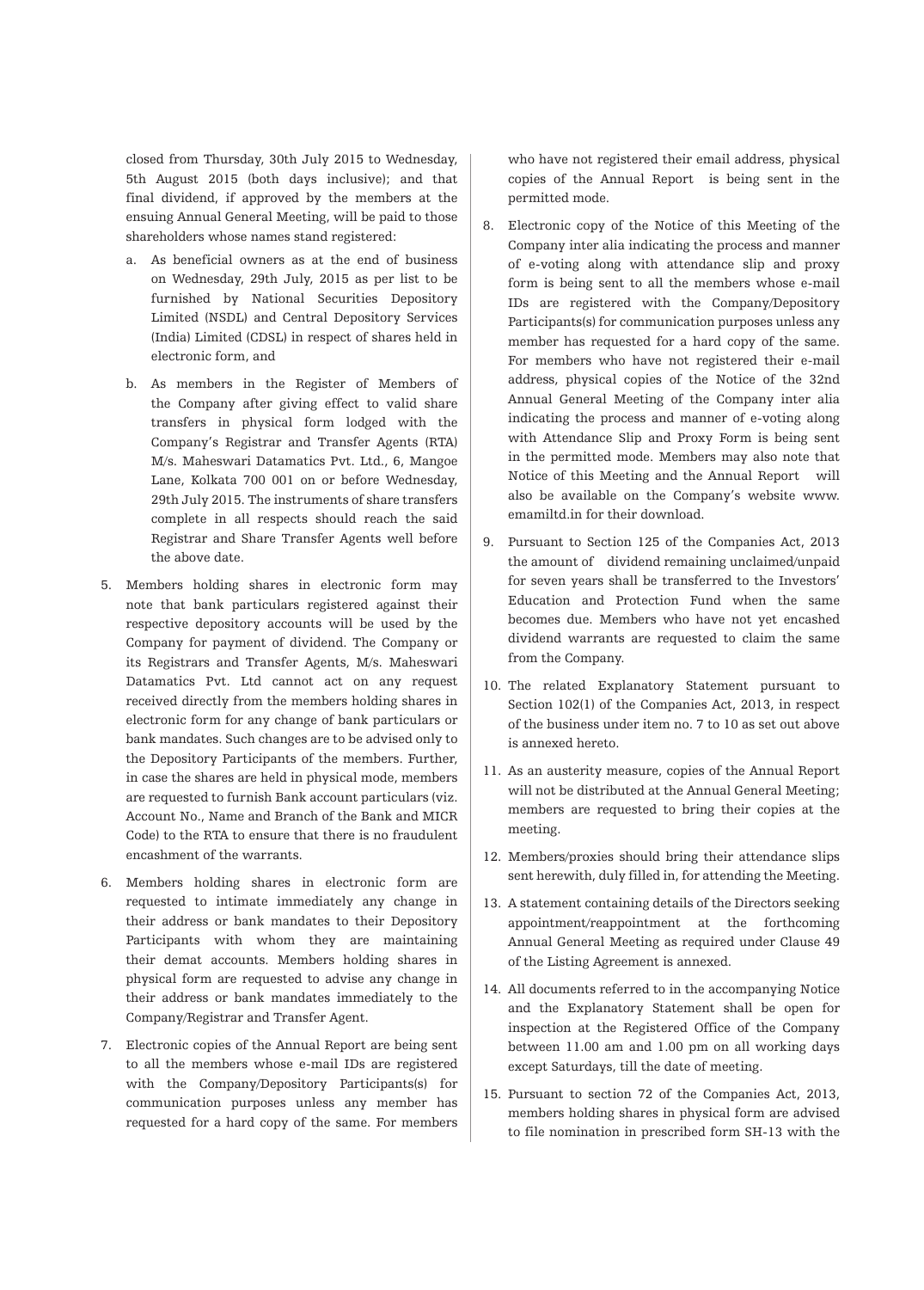RTA . In respect of shares held in Electronic/Demat form, members may please contact their respective Depository Participants.

16. SEBI and Ministry of Corporate Affairs encourages paperless communication as a contribution to Green environment. Members holding shares in physical mode are requested to register their e-mail address to the RTA for receiving all communications including annual reports, notices, circulars etc. from the company electronically. Members who wish to register their e-mail id can download the green initiative form from the company's website www.emamiltd.in.

#### 17. Voting Option :

#### **(I) VOTING THROUGH ELECTRONIC MEANS**

Pursuant to Section 108 of the Companies Act, 2013 and Rule 20 of the Companies (Management and Administration) Rules, 2014, the Company has provided e-voting facility to the members using Central Depository Securities (India) Limited (CDSL) platform. All the business to be transacted at the annual general meeting can be transacted through electronic voting system.

**The instruction for members for voting electronically is given in a separate sheet.**

#### **(II) VOTING THROUGH BALLOT**

The Company is providing the facility of ballot form in terms of Clause 35B of the Listing Agreement, to those shareholders, who do not have access to e-voting facility to send their assent or dissent in writing in respect of the resolutions as set out in this Notice. The Ballot form along with the self-addressed postage prepaid envelope and the instructions is enclosed along with the Annual Report. The last date for receiving the ballot form will be 4th August, 2015 at 5:00 p.m. Ballot forms received after this date shall not be considered.

#### **(III)VOTING AT AGM**

The members who have not casted their votes either electronically or through Ballot Form, can exercise their voting rights at the AGM through ballot form.

#### **Other Instructions**

1. A member can opt for only one mode of voting i.e. either in person or through proxy at the meeting or through e-voting or by ballot. If a member casts votes by all the three modes, then voting done through e-voting shall prevail and voting through other means shall be treated as invalid.

- 2. The Company has appointed Mr. Manoj Banthia, Practicing Company Secretary (Membership No. 11470), to act as the Scrutinizer. The Scrutinizer shall within a period not exceeding three (3) working days from the conclusion of the e-voting period unblock the votes in presence of atleast two witnesses (not in the employment of the Company) and make a Scrutinizer's Report of the votes cast in favour or against, if any, forthwith to the Managing Director.
- 3. The Results shall be declared at or after the Annual General Meeting of the Company. The results declared along with the Scrutinizer's Report shall be placed on the Company's website www.emamiltd.in and on the website of CDSL www.evotingindia.com within three (3) days of passing of the resolution at the Annual General Meeting of the Company and the same shall also be communicated to BSE Limited, National Stock Exchange of India Limited, Calcutta Stock Exchange Limited where the shares of the Company are listed.
- 18. The Register of Directors' and Key Managerial Personnel and their shareholding maintained under Section 170 of the Companies Act, 2013, the Register of contracts or arrangements in which the Directors are interested under Section 189 of the Companies Act, 2013 will be available for inspection at the AGM.

**Registered Office: By Order of the Board** Emami Tower, 687, Anandapur E.M. Bypass **A.K. Joshi** Date: 13th May 2015

Kolkata - 700107 Company Secretary & AVP-Legal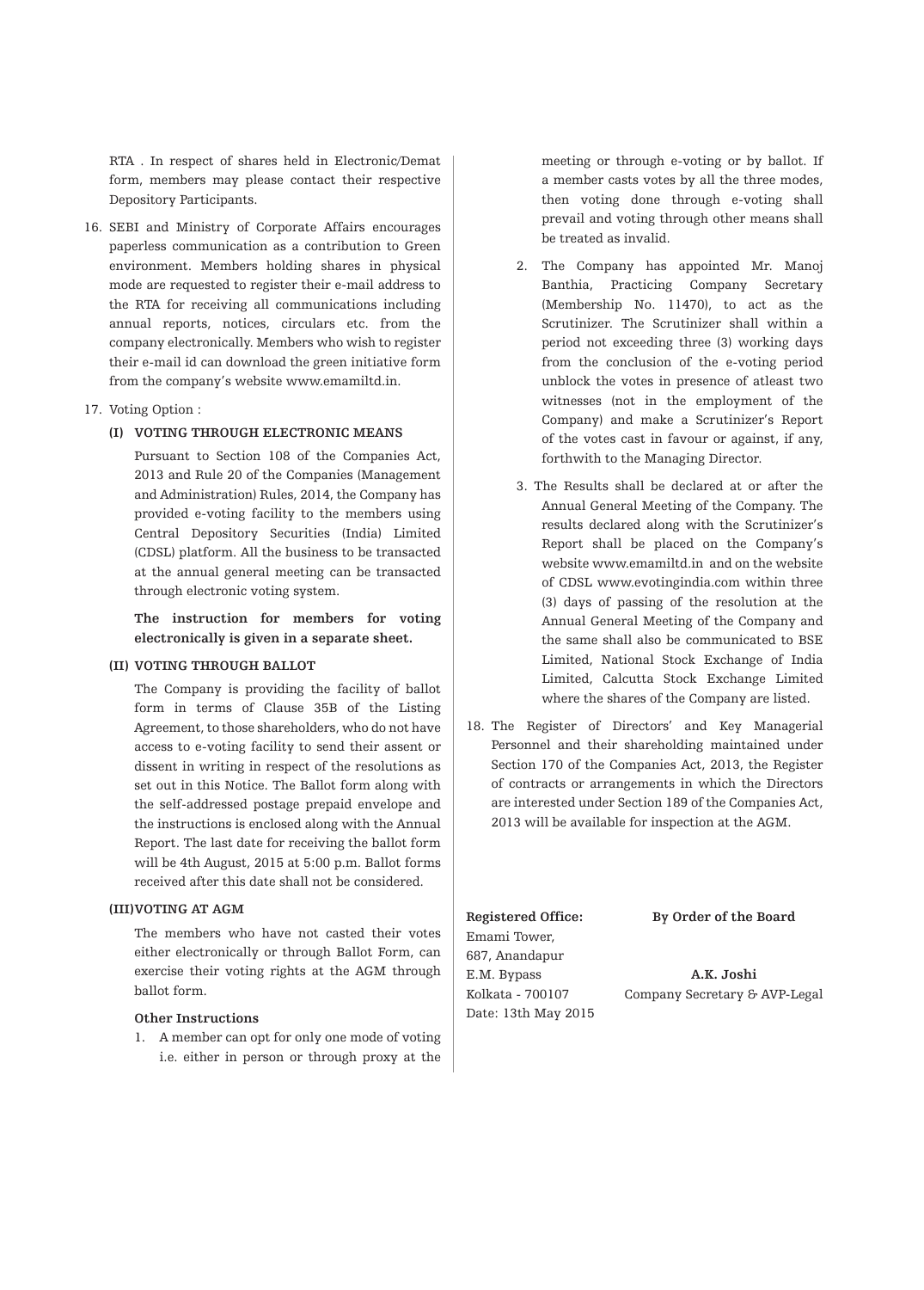### **Explanatory Statement pursuant to Section 102(1) of the Companies Act, 2013 in respect of resolution at item no. 7 to 10**

#### **Item No. 7**

With a view to raise long term financial resources for various capital expenditures and long term corporate requirements, the Board of Directors of the Company at its meeting held on May 13, 2015 has approved the issue of Unsecured Redeemable Non-Convertible Debentures ("NCDs") on private placement basis to Banks, Mutual Funds etc. for an amount not exceeding  $\overline{5700}$  crores (Rupees Seven hundred crores only), subject to the approval of the shareholders of the Company. Such NCDs are proposed to be issued at par, i.e., at face value, in one or more tranches within a period of 1 (one) year from the date of passing this Special Resolution. Further, the issue amount of NCDs will be within the overall borrowing limits of the Company as per Section 180 (1) (c) of the Act.

As per Sections 42 and 71 of the Companies Act, 2013 ("the Act") read with the Rules framed thereunder, a company offering or making an invitation to subscribe to NCDs on private placement basis is required to obtain the prior approval of the Shareholders by way of a Special Resolution. Such an approval can be obtained once a year for all the offers and invitations to be made for such NCDs during the year.

The Board commends the Special Resolution as per the accompanying Notice, for approval by the Shareholders of the Company.

None of the Directors and Key Managerial Personnel of the Company or their respective relatives are in any way concerned or interested, financially or otherwise, in the aforesaid resolution.

#### **Item No 8:**

Under the erstwhile Section 293(1)(d) of the Companies Act, 1956, the Board of Directors of a Company could, with the consent of the shareholders obtained by an Ordinary Resolution, borrow monies, apart from temporary loans obtained from the Company's Bankers in the ordinary course of business, in excess of the aggregate of paid-up capital and free reserves of the Company, that is to say, reserves not set apart for any specific purpose.

The shareholders of the Company, through postal ballot resolution dated 18th November 2010 had accorded their consent to the Board of Directors for borrowing up to ₹3000 crores or the aggregate of the paid up capital and free reserves of the Company, that is to say, reserves not set apart for any specific purpose at the relevant time, whichever is higher.

Under the provisions of Section 180(1)(c) of the Act, which were made effective from September 12, 2013, the above powers can be exercised by the Board only with the consent of the shareholders obtained by a Special Resolution.

As such, it is necessary to obtain fresh approval of the shareholders by means of a Special Resolution, to enable the Board of Directors of the Company to borrow moneys, apart from temporary loans obtained from the Company's Bankers in the ordinary course of business, in excess of the paid up capital and free reserves of the Company.

It is proposed to authorize the Board of Directors to borrow such monies (apart from temporary loans obtained in the ordinary course of business), provided that the total amount so borrowed by the Board shall not at any time exceed ₹1500 crores ( Rupees Fifteen Hundred Crore ) over and above the aggregate of Paid-up Share Capital and Free Reserves.

The Board commends the Special Resolution as per the accompanying Notice, for approval by the Shareholders of the Company.

None of the Directors and key managerial personnel of the Company or their respective relatives are concerned or interested, financially or otherwise, in the Resolution.

#### **Item No. 9**

The Board of Directors at its meeting held on 28th January, 2015 re- appointed Smt. Priti A Sureka (holding DIN 00319256) as a Whole-time Director of the Company with effect from 30th January, 2015 for the period of five years on the basis of recommendation of Nomination and Remuneration Committee.

Smt Priti A Sureka is a Bachelor of Arts (Honor) and has established her place among the top woman corporate leaders of the country. A key member of the Emami strategic think tank and one of the key drivers of the crucial Marketing Division, she also heads the company's R & D and Market Research Divisions. She spearheads Marketing of Boroplus range and other skin care /hair care brands.

She has made significant contribution in Research & Development activities and under her guidance the Company has launched various new products and achieved significant cost and efficacy optimization.

She also serves as a woman Director on the Board of the Company. Smt Priti A Sureka is a self-motivated, dynamic and innovative individual with cross-functional expertise in the FMCG business and a commitment of the highest level.

The Nomination and Remuneration Committee has approved her terms of re-appointment and remuneration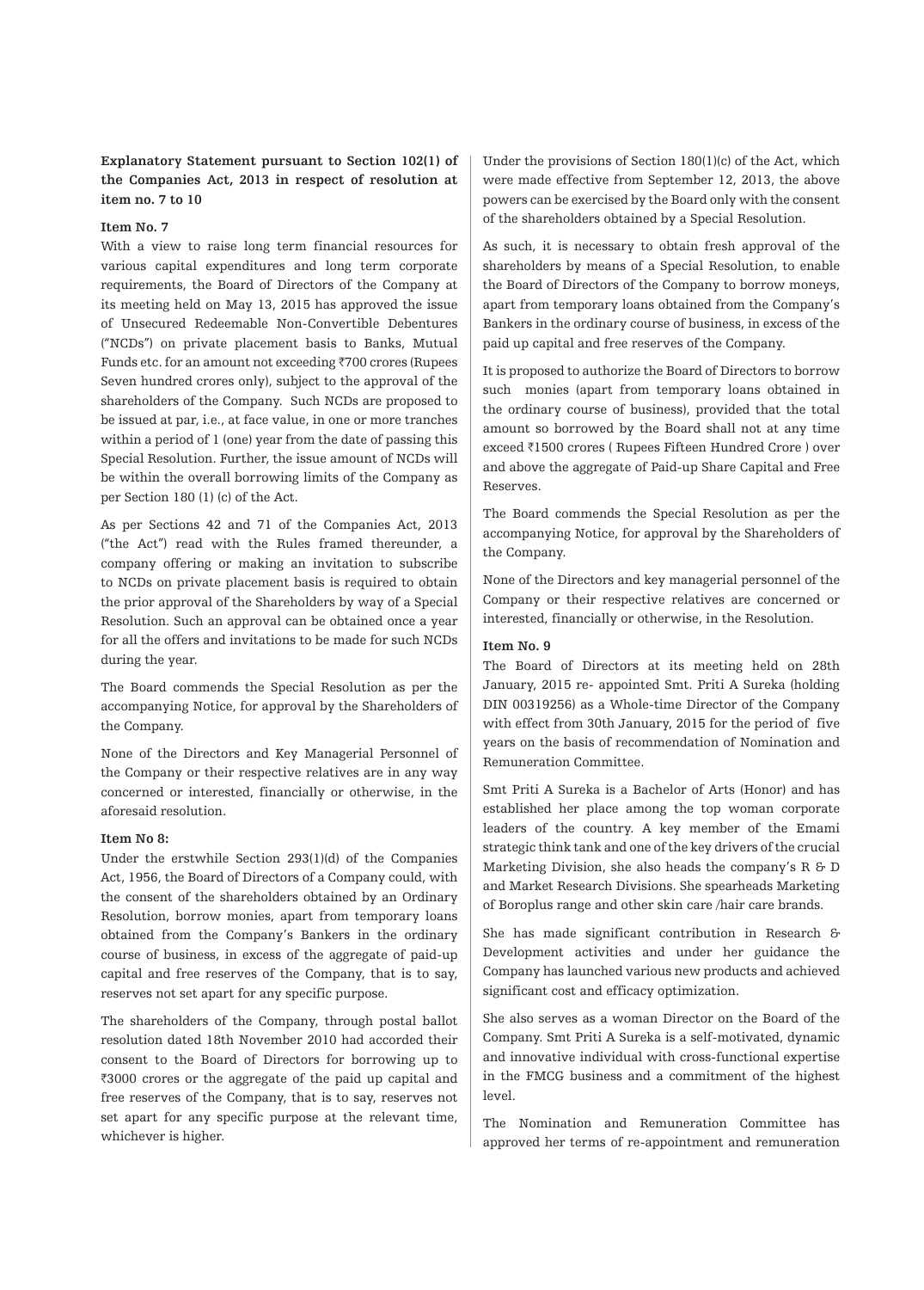in its meeting held on 28th January 2015. For the purpose, an agreement has been entered into by the Company with the Whole-time Director on 16th February 2015. The main terms and conditions of her re-appointment as a Wholetime Director, as contained in the said agreement dated 16th February 2015 are furnished below:

- a. Term of appointment: Five years with effect from 30th January 2015
- b. Salary :  $\bar{z}4,50,000$  (Rupees four lacs fifty only) per month
- c. Perquisites:
	- 1. Leave travel allowance for self and family once in a year as per rules of the Company.
	- 2. Medical expenses actually incurred by her and her family.
	- 3. Club Membership Fee subject to maximum two clubs.
	- 4. Provision for use of car for official business personal use of car will be billed to the Whole Time Director.
	- 5. Provision for Telephone at residence-personal long distances calls will be billed to Whole Time Director.
- d. The Company will make suitable contribution towards Provident Fund, Superannuation Fund and Annuity Fund.
- e. Gratuity will be payable as per Rules of the Company.
- f. Leave as per Rules of the Company including encashment of unavailed leave at the end of tenure.

#### **Overall remuneration:**

The aggregate of the remuneration and perquisites as aforesaid in any financial year shall not exceed the limit prescribed from time to time under Sections 197,198 and all other applicable provisions of the Companies Act, 2013 or any statutory modifications or re-enactment thereof for the time being in force or otherwise as may be permissible at law.

#### **Minimum Remuneration:**

Where in any financial year, the Company has no profits or its profits are inadequate, the remuneration will be as per Section II of the part II of the Schedule V of the said Act.

#### **Other terms:**

1. The Whole-time Director, subject to the superintendence, control and direction of the Board of Directors of the Company, shall conduct and manage the business and affairs of the Company in matters of Marketing, Research & Development, Market Research and other related matter as specified in the agreement.

- 2. The Whole-time Director shall not be paid any sitting fees for attending the meeting of the Board of Directors or committee thereof.
- 3. The agreement may be terminated by either party by giving to the other party six months' notice of such termination.

Your Directors seek your approval to the said resolution as set out in the notice. Except Smt. Priti A Sureka (the appointee herself), Shri R. S. Agarwal, Shri H. V. Agarwal and Shri A.V. Agarwal (her relatives), none of other Directors or Key Managerial Personnel of the Company or their relatives are, in any way, concerned or interested , financially or otherwise in said Resolution.

Copy of the agreement dated 16th February, 2015 referred above is available for inspection at the Registered Office of the Company between 11.00 am and 1.00 pm on all working days except Saturdays till the date of ensuing Annual General Meeting.

#### **Item No. 10**

The Board of Directors in its meeting held on 13th May, 2015, had re appointed M/s. V. K. Jain & Co., Cost Accountants at a remuneration of  $\bar{\tau}$ 1,35,000/- (Rupees One lakh thirty five thousand) plus applicable taxes and out of pocket expenses for conducting audit of the cost records of the Company as applicable to the Company for the year 2015-16. As per the provisions of Section 148 of the Companies Act, 2013 and the Rules made thereunder, the remuneration to be paid to the cost auditors is subject to ratification by the members of the Company.

The Board therefore recommends the resolution under Section 148 of the Companies Act, 2013 as an ordinary resolution for your approval.

None of the Directors or key managerial personnel of the Company or their relatives are concerned or interested, financially or otherwise in this Resolution.

Emami Tower, 687, Anandapur E.M. Bypass **A.K. Joshi** Date: 13th May 2015

**Registered Office: By Order of the Board**

Kolkata 700107 Company Secretary & AVP-Legal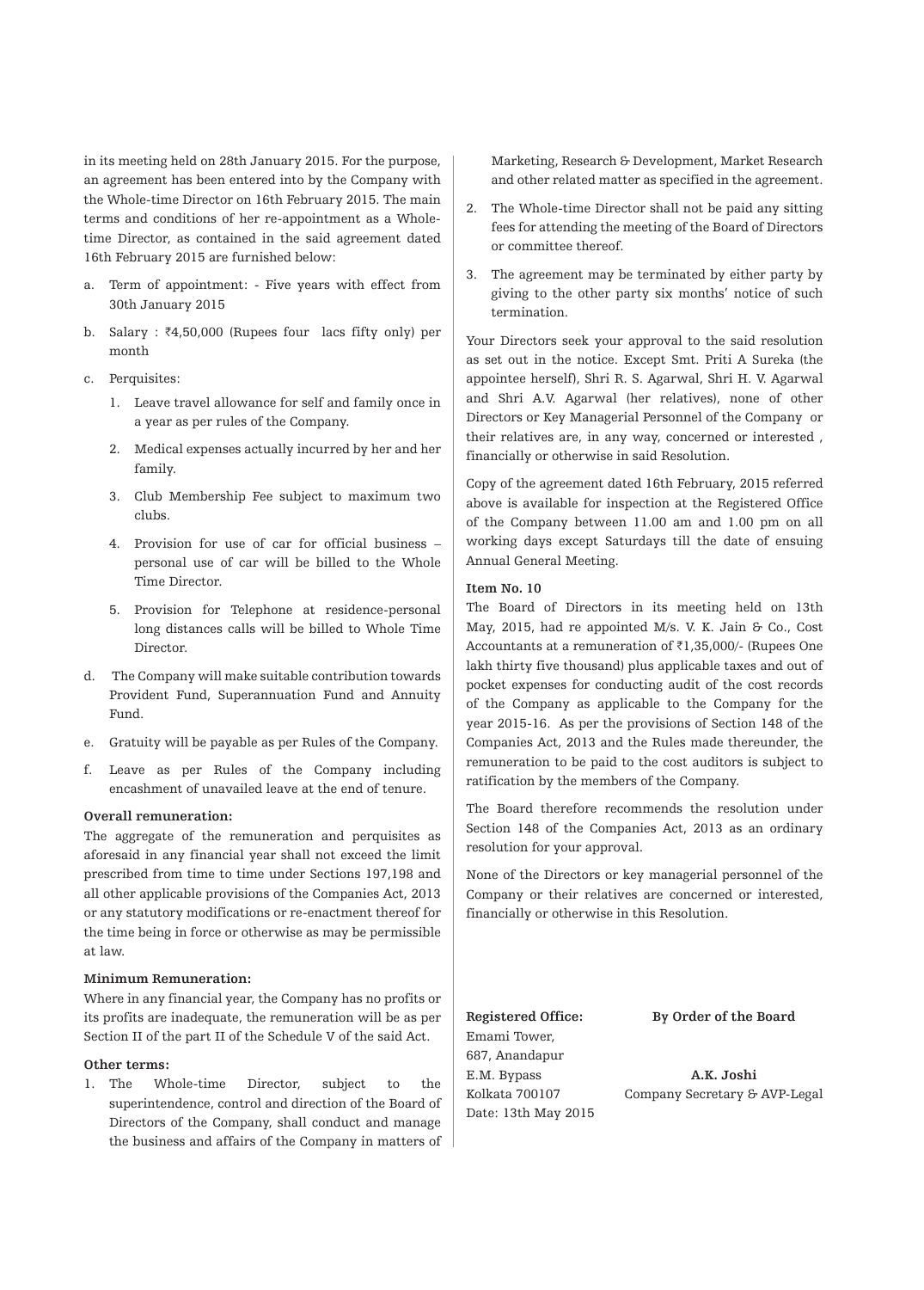# **Particulars of Directors seeking re-appointment at the forthcoming Annual General Meeting**

(in pursuance of Clause 49 of the Listing Agreement)

| Name                                                | Shri Mohan Goenka                                                                                                                                                                                                                                                      | Shri S. K. Goenka                                                                                                                                 | Shri H. V. Agarwal                                                                                                                                                                                                                                    | Smt. Priti A<br>Sureka                                                                                                                                                                             |
|-----------------------------------------------------|------------------------------------------------------------------------------------------------------------------------------------------------------------------------------------------------------------------------------------------------------------------------|---------------------------------------------------------------------------------------------------------------------------------------------------|-------------------------------------------------------------------------------------------------------------------------------------------------------------------------------------------------------------------------------------------------------|----------------------------------------------------------------------------------------------------------------------------------------------------------------------------------------------------|
| Date of Birth                                       | 20.01.1973                                                                                                                                                                                                                                                             | 06.05.1956                                                                                                                                        | 12.07.1976                                                                                                                                                                                                                                            | 23.05.1972                                                                                                                                                                                         |
| Date of<br>Appointment                              | 15.01.2005                                                                                                                                                                                                                                                             | 17.05.1995                                                                                                                                        | 15.01.2005                                                                                                                                                                                                                                            | 30.01.2010                                                                                                                                                                                         |
| Experience<br>in Specific<br><b>Functional Area</b> | Extensive knowledge and<br>experience in marketing and<br>brand development                                                                                                                                                                                            | Extensive knowledge and<br>experience in production,<br>factory operations,<br>distribution, procurement<br>and packaging                         | Extensive knowledge and<br>experience in marketing and<br>brand development                                                                                                                                                                           | Extensive<br>knowledge and<br>experience in<br>marketing and<br>$\operatorname*{brand}$ development                                                                                                |
| Qualification                                       | Commerce Graduate & MBA                                                                                                                                                                                                                                                | Commerce Graduate                                                                                                                                 | Commerce Graduate                                                                                                                                                                                                                                     | Bachelor of Arts                                                                                                                                                                                   |
| Relationship<br>with other<br>directors             | Son of Shri R.S. Goenka                                                                                                                                                                                                                                                | Brother of Shri R.S.<br>Goenka                                                                                                                    | Son of Shri R. S. Agarwal &<br>brother of Shri A.V. Agarwal &<br>Smt Priti A Sureka                                                                                                                                                                   | Daughter of Shri<br>R.S. Agarwal and<br>Sister of Shri A.V.<br>Agarwal &<br>Shri H.V. Agarwal.                                                                                                     |
| Directorship in<br>Companies                        | 1.Emami Limited<br>2.Bhanu Vyapar Private<br>Limited<br>3. Emami Enclave Makers<br>Private Limited<br>4. The Calcutta Stock Exchange<br>Limited                                                                                                                        | 1. Emami Limited<br>2. Emami Highrise Private<br>Limited<br>3. Diwakar Viniyog Private<br>Limited<br>4.Emami Education and<br>Research Foundation | 1.Emami Limited<br>2.Diwakar Viniyog<br>Private<br>Limited<br>3.TMT Viniyogan Limited<br>4. Aviro Vyapaar Limited<br>5.Emami (UK) Limited<br>6. Ajanta Suppliers Private<br>Limited<br>7. Suntrack Commerce Private<br>Limited                        | 1.Emami Limited<br>2. Aviro Vyapar<br>Private Limited<br>3. Aviro Vanijya<br>Private Limited<br>4.Emami Group of<br>Companies Private<br>Limited.                                                  |
| Chairman/                                           | Chairman                                                                                                                                                                                                                                                               | Chairman                                                                                                                                          | Chairman                                                                                                                                                                                                                                              | Chairman                                                                                                                                                                                           |
| Member in the                                       | <b>Share Transfer Committee-</b>                                                                                                                                                                                                                                       | Corporate Social                                                                                                                                  | None                                                                                                                                                                                                                                                  | None                                                                                                                                                                                               |
| Committees of<br>the Boards of<br>the companies     | Emami Limited<br>Member<br>1.Stakeholders Relationship<br>Committee-Emami Limited<br>2.Share Transfer Committee-<br>Emami Limited<br>3. Risk Management and<br>Finance Committee-Emami<br>Limited<br>4.Corporate Social<br>Responsibility Committee-<br>Emami Limited. | Responsibility Committee-<br>Emami Limited.<br>Member<br>1. Risk Management and<br>Finance Committee-Emami<br>Limited                             | Member<br>1.Stakeholders Relationship<br>Committee-Emami Limited<br>2. Share Transfer Committee-<br>Emami Limited<br>3. Risk Management and<br>Finance Committee-Emami<br>Limited<br>4.Corporate Social<br>Responsibility Committee-<br>Emami Limited | Member<br>1.Share Transfer<br>Committee-Emami<br>Limited<br>2. Risk Management<br>and Finance<br>Committee-Emami<br>Limited<br>3. Corporate Social<br>Responsibility<br>Committee-Emami<br>Limited |
| No. of Shares<br>held in the<br>Company             | 240450                                                                                                                                                                                                                                                                 | 714430                                                                                                                                            | 1479633                                                                                                                                                                                                                                               | 4950000                                                                                                                                                                                            |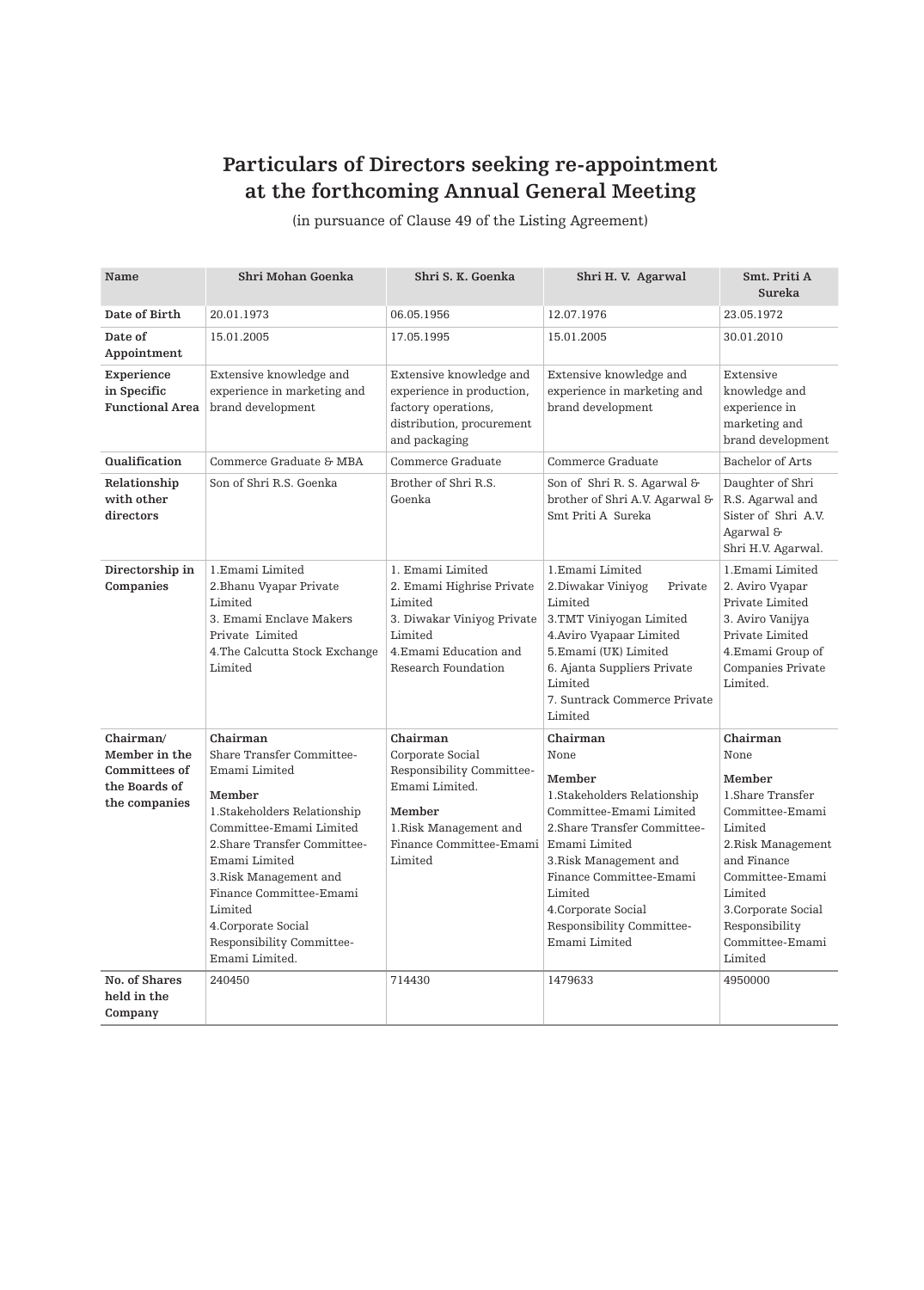# **The instructions to members for voting electronically are as under:-**

- (i) The voting period begins on Saturday, 1st August, 2015 (9:00 AM) (IST) and ends on Tuesday, 4th August, 2015 (5:00 PM) (IST). During this period shareholders of the Company, holding shares either in physical form or in dematerialized form, as on the cut-off date (record date) of Wednesday, 29th July, 2015, may cast their vote electronically. The e-voting module shall be disabled by CDSL for voting thereafter.
- (ii) Shareholders who have already voted prior to the meeting date would not be entitled to vote at the meeting venue.
- (iii) The shareholders should log on to the e-voting website www. evotingindia.com.
- (iv) Click on Shareholders.
- (v) Now Enter your User ID
	- a. For CDSL: 16 digits beneficiary ID,
	- b. For NSDL: 8 Character DP ID followed by 8 Digits Client ID,
	- c. Members holding shares in Physical Form should enter Folio Number registered with the Company.

(vi) Next enter the Image Verification as displayed and Click on Login.

(vii) If you are holding shares in demat form and had logged on to www. evotingindia.com and voted on an earlier voting of any company, then your existing password is to be used.

#### (viii If you are a first time user follow the steps given below:

|                                                       | For Members holding shares in Demat Form and Physical Form                                                                                                                                                                                                                  |
|-------------------------------------------------------|-----------------------------------------------------------------------------------------------------------------------------------------------------------------------------------------------------------------------------------------------------------------------------|
| PAN                                                   | Enter your 10 digit alpha-numeric *PAN issued by Income Tax Department (Applicable for both demat shareholders as well as physical<br>shareholders)                                                                                                                         |
|                                                       | Members who have not updated their PAN with the Company/Depository Participant are requested to use the first two letters of<br>their name and the 8 digits of the sequence number in the PAN field.                                                                        |
|                                                       | In case the sequence number is less than 8 digits enter the applicable number of 0's before the number after the first two<br>characters of the name in CAPITAL letters. Eg. If your name is Ramesh Kumar with sequence number 1 then enter RA00000001 in<br>the PAN field. |
| Dividend<br>Bank Details<br>OR Date of<br>Birth (DOB) | Enter the Dividend Bank Details or Date of Birth (in dd/mm/yyyy format) as recorded in your demat account or in the company records<br>in order to login.                                                                                                                   |
|                                                       | If both the details are not recorded with the depository or company please enter the member id / folio number in the Dividend Bank<br>$\bullet$<br>details field as mentioned in instruction (y).                                                                           |

#### (ix) After entering these details appropriately, click on "SUBMIT" tab.

- (x) Members holding shares in physical form will then directly reach the Company selection screen. However, members holding shares in demat form will now reach 'Password Creation' menu wherein they are required to mandatorily enter their login password in the new password field. Kindly note that this password is to be also used by the demat holders for voting for resolutions of any other company on which they are eligible to vote, provided that company opts for e-voting through CDSL platform. It is strongly recommended not to share your password with any other person and take utmost care to keep your password confidential.
- (xi) For Members holding shares in physical form, the details can be used only for e-voting on the resolutions contained in this Notice.
- (xii) Click on the EVSN for the relevant <Company Name> on which you choose to vote.
- (xiii) On the voting page, you will see "RESOLUTION DESCRIPTION" and against the same the option "YES/NO" for voting. Select the option YES or NO as desired. The option YES implies that you assent to the Resolution and option NO implies that you dissent to the Resolution.
- (xiv) Click on the "RESOLUTIONS FILE LINK" if you wish to view the entire Resolution details.
- (xv) After selecting the resolution you have decided to vote on, click on "SUBMIT". A confirmation box will be displayed. If you wish to confirm your vote, click on "OK", else to change your vote, click on "CANCEL" and accordingly modify your vote.
- (xvi) Once you "CONFIRM" your vote on the resolution, you will not be allowed to modify your vote.
- (xvii) You can also take a print of the votes cast by clicking on "Click here to print" option on the Voting page.
- (xviii) If a demat account holder has forgotten the login password then Enter the User ID and the image verification code and click on Forgot Password & enter the details as prompted by the system.

(xix) Note for Non – Individual Shareholders and Custodians

- Non-Individual shareholders (i.e. other than Individuals, HUF, NRI etc.) and Custodian are required to log on to www. evotingindia.com and register themselves as Corporates.
- A scanned copy of the Registration Form bearing the stamp and sign of the entity should be emailed to helpdesk.evoting@ cdslindia.com.
- After receiving the login details a Compliance User should be created using the admin login and password. The Compliance User would be able to link the account(s) for which they wish to vote on.
- The list of accounts linked in the login should be mailed to helpdesk.evoting@cdslindia.com and on approval of the accounts they would be able to cast their vote.
- A scanned copy of the Board Resolution and Power of Attorney (POA) which they have issued in favour of the Custodian, if any, should be uploaded in PDF format in the system for the scrutinizer to verify the same.
- (xx) In case you have any queries or issues regarding e-voting, you may refer the Frequently Asked Questions ("FAQs") and e-voting manual available at www.evotingindia.com, under help section or write an email to helpdesk.evoting@cdslindia.com.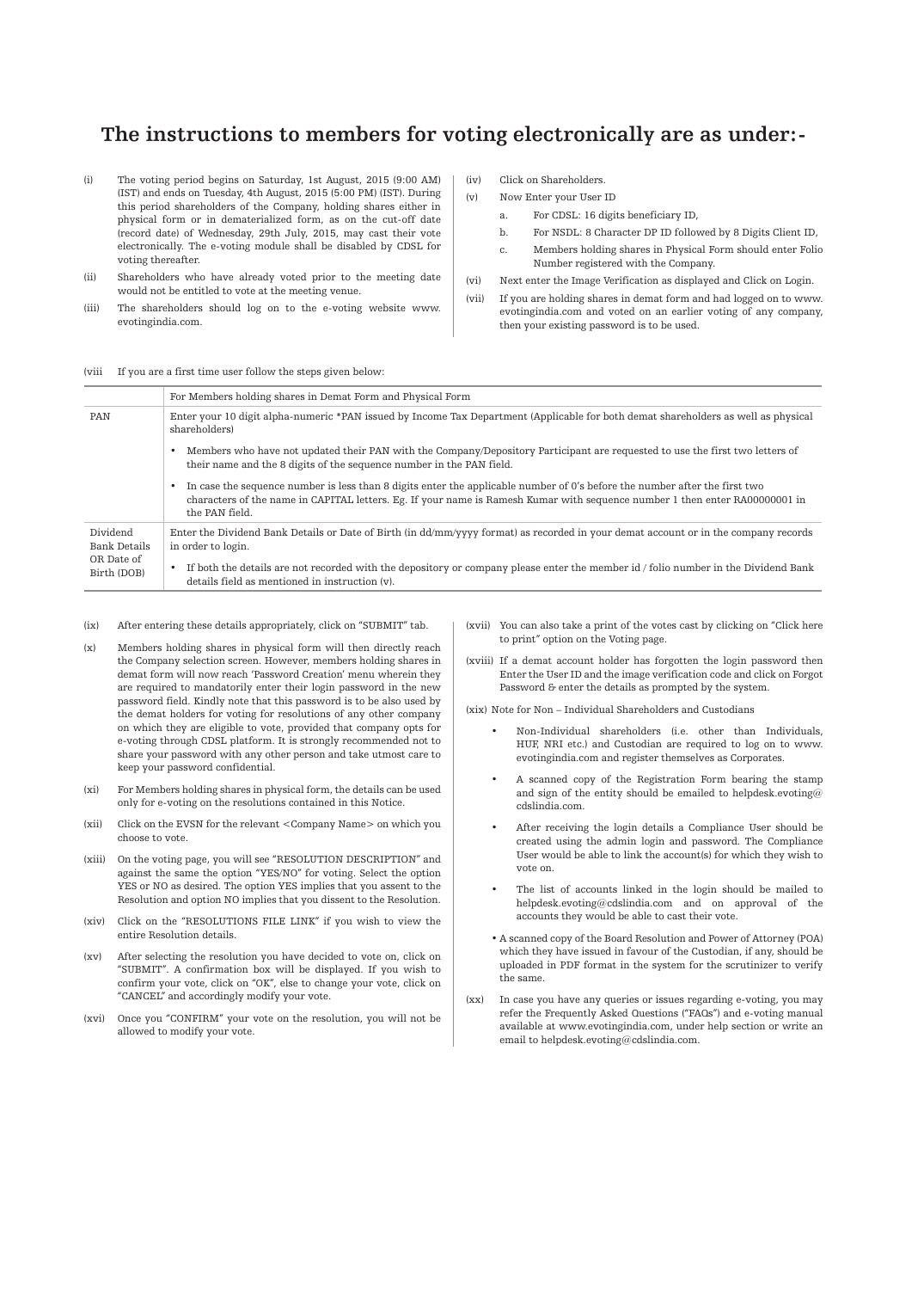

**CIN: L63993WB1983PLC036030**

**Registered office:** Emami Tower, 687, Anandapur, E M Bypass, Kolkata-700107, West Bengal Phone No. +91 33 6613 6264, tele fax: 91 33 6613 6600 website: www.emamiltd.in, e-mail: contact@emamigroup.com

# **PROXY FORM**

FORM MGT-11

[Pursuant to the provisions of Section 105(6) of the Companies Act, 2013 and Rule 19(3) of the Companies (Management and Administration) Rules, 2014

| (In BLOCK Letters)                                                                     |
|----------------------------------------------------------------------------------------|
|                                                                                        |
|                                                                                        |
|                                                                                        |
|                                                                                        |
| I/We being the Member(s) of equity shares of Re.1 each of the Company, hereby appoint: |
| (In BLOCK Letter)                                                                      |
|                                                                                        |
| (In BLOCK Letter)                                                                      |
|                                                                                        |
| (In BLOCK Letter)                                                                      |
|                                                                                        |
|                                                                                        |

as my/our proxy to attend and vote (on a poll) for me/us and on my/our behalf at the 32nd Annual General Meeting of the Company, to be held on Wednesday, 5th August, 2015 at South City International School Auditorium, 375, Prince Anwar Shah Road, Kolkata-700068 at 11.30 am and at any adjournment(s) thereof, in respect of such resolutions are indicated below:

#### **Ordinary Business**

Please Cut Here

 $\sum_{0}^{n}$ 

Please Cut Here

- 1 Adoption of the Audited Financial Statements (including Audited Consolidated Financial Statements) for the Financial Year ended March 31, 2015, together with the Reports of the Board of Directors and Auditors thereon.
- 2 Confirmation of the Interim Dividend and declaration of Final Dividend on Equity Shares.